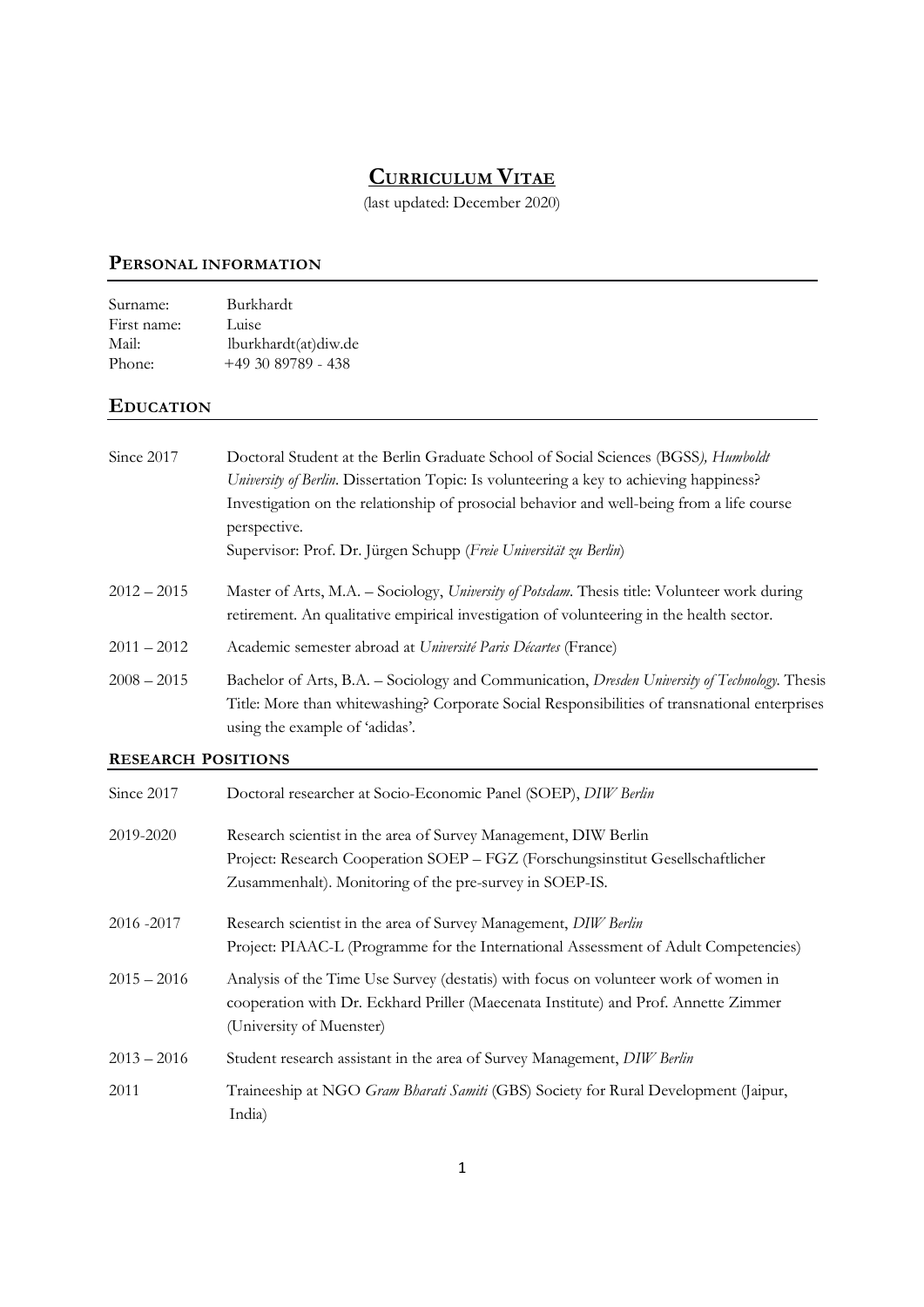#### **PUBLICATIONS**

- Burkhardt, Luise; Schupp, Jürgen (2019): Wachsendes ehrenamtliches Engagement: Generation der 68er häufiger auch nach dem Renteneintritt aktiv. In: DIW Wochenbericht 42
- Burkhardt, Luise; Kausmann, Corinna; Siegers, Pascal (2018): Politische und gesellschaftliche Einstellungen: soziokulturelle Grundlagen von Selbstorganisation. In: Datenreport Zivilgesellschaft, Springer VS: Open-Access, 145-160; https://link.springer.com/chapter/10.1007/978-3-658-22958-0\_7
- Kausmann, Corinna; Burkhardt, Luise; Rump, Boris, Kelle, Nadiya, Simonson, Julia, Tesch-Römer, Clemens: Zivilgesellschaftliches Engagement. In: Datenreport Zivilgesellschaft, Springer VS: OpenAccess, 55-91; https://link.springer.com/chapter/10.1007/978-3-658-22958-0\_4
- Burkhardt, Luise; Priller, Eckhard; Alscher, Mareike (2018): Zivilgesellschaftliches Engagement. In: Datenreport 2018, Bundeszentrale für Politische Bildung, 373-381; https://www.destatis.de/DE/Service /Statistik-Campus/Datenreport/Downloads/datenreport-2018.html
- Burkhardt,L., Priller, E.,& Zimmer, A. (2017): Auf der Überholspur. Frauen und freiwilliges Engagement. In: Statistisches Bundesamt (Hrsg.): Wie die Zeit vergeht. Analysen zur Zeitverwendung in Deutschland. Mannheim.
- Burkhardt, L. (2016): Bewegter Ruhestand: Ehrenamt im Rentenalter Eine empirische Betrachtung im Gesundheitsbereich. Berlin: Maecenata. (Opusculum Nr.89). Online: http://joomla.maecenata.info/allekategorien-institut/item/2013-opusculum-89 [last: 26.12.2017]

### CONFERENCE PRESENTATIONS

| 2019 | Luise Burkhardt                                                                             |  |
|------|---------------------------------------------------------------------------------------------|--|
|      | Is Volunteering a Key to Achieving Happiness? A Longitudinal Perspective on Causality.      |  |
|      | International Conference The Social Structure of Subjective Well-Being. October 3-4 Esche-  |  |
|      | sur-Alzette, Luxembourg.                                                                    |  |
|      | Generation specific volunteer behavior in East and West Germany: A longitudinal analysis.   |  |
|      | Society for Longitudinal and Life Course Studies (SLLS) Conference. September 25-27.        |  |
|      | Potsdam, Germany.                                                                           |  |
|      | Is volunteering a key to achieving happiness? A longitudinal perspective. Annual Conference |  |
|      | The International Society for Quality-of-Life Studies (ISQOLS). September 4-7<br>of         |  |
|      | Granada, Spain.                                                                             |  |
|      | Luise Burkhardt & Prof. Dr. Jürgen Schupp                                                   |  |
|      | Ehrenamtliches Engagement im Ruhestand im Generationenvergleich. Welche Zukunft hat         |  |
|      | die Zivilgesellschaft? Maecenata Institut für Philanthropie und Zivilgesellschaft. July 12. |  |
|      | Berlin, Germany.                                                                            |  |
| 2017 | Luise Burkhardt & Prof. Dr. Daniel Schnitzlein                                              |  |
|      | The relationship between cognitive skills and risk aversion. New evidence from German       |  |
|      | panel data. International Conference on PIAAC and PIAAC-Longitudinal. April 5-6 2017 in     |  |
|      | Mannheim, Germany.                                                                          |  |
|      |                                                                                             |  |